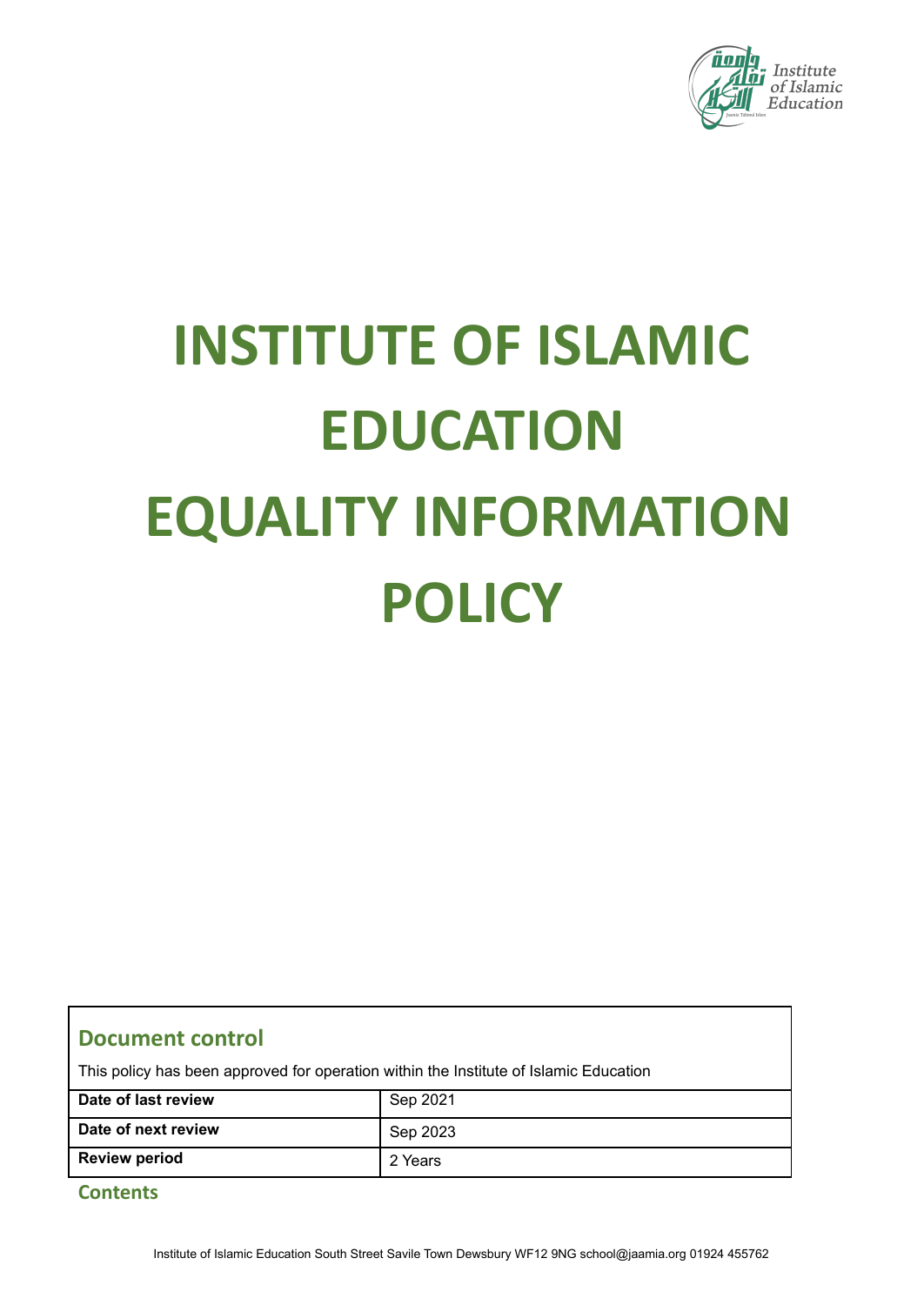<span id="page-1-0"></span>

| 1. Aims                                       | 3 |
|-----------------------------------------------|---|
| 2. Legislation and guidance                   | 3 |
| 3. Roles and responsibilities                 | 3 |
| 4. Eliminating discrimination                 | 4 |
| 5. Advancing equality of opportunity          | 4 |
| 6. Fostering good relations                   | 5 |
| 7. Equality considerations in decision-making | 5 |
| 8. Equality objectives                        | 5 |
| 9. Monitoring arrangements                    | 6 |
| 10. Links with other policies                 | 6 |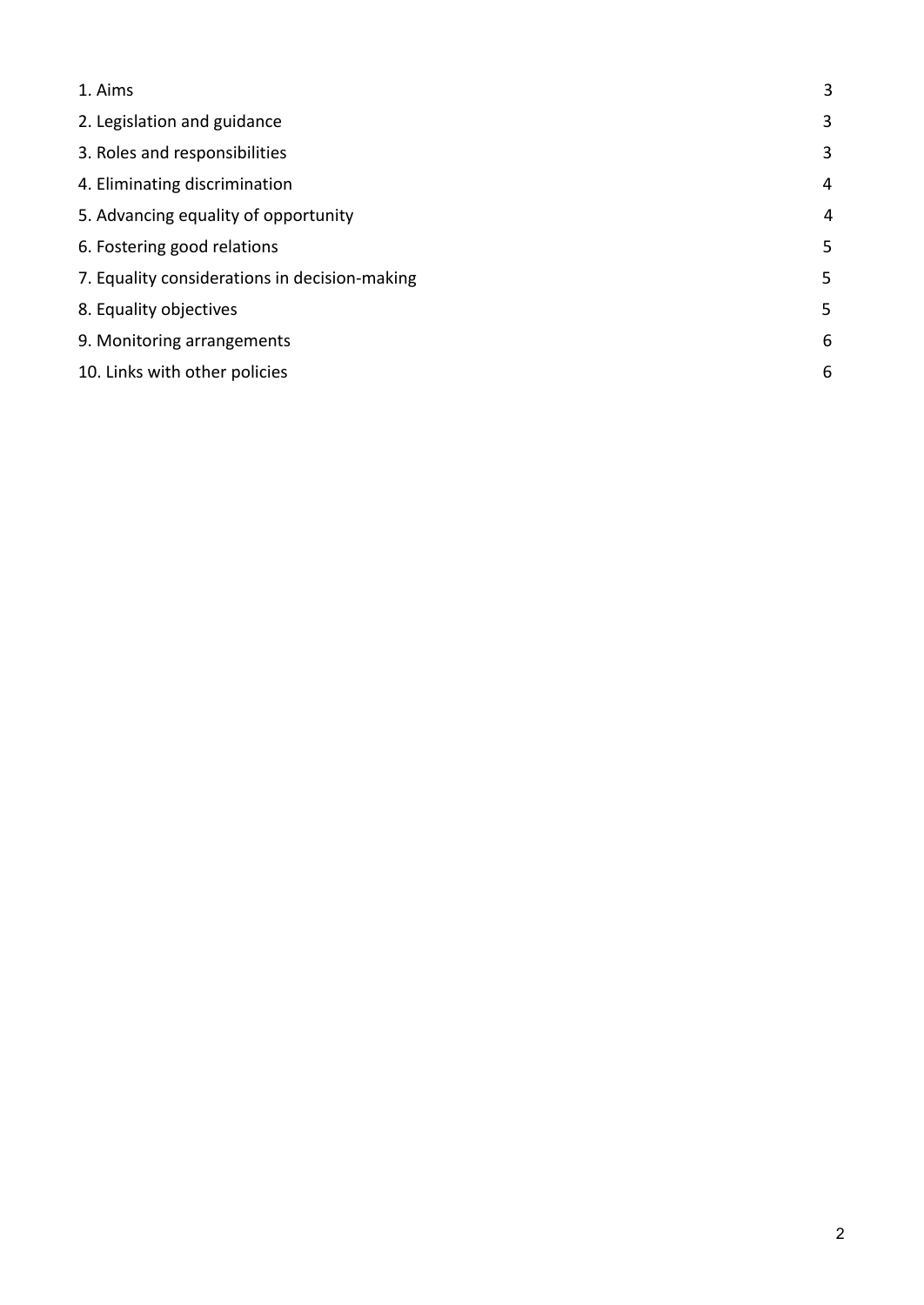#### **1. Aims**

Our school aims to meet its obligations under the public sector equality duty by having due regard to the need to:

- Eliminate discrimination and other conduct that is prohibited by the Equality Act 2010
- <span id="page-2-0"></span>● Advance equality of opportunity between people who share a protected characteristic and people who do not share it
- Foster good relations across all characteristics between people who share a protected characteristic and people who do not share it

### **2. Legislation and guidance**

This document meets the requirements under the following legislation:

- The Equality Act 2010, which introduced the public sector equality duty and protects people from discrimination
- The Equality Act 2010 (Specific Duties) Regulations 2011, which require schools to publish information to demonstrate how they are complying with the public sector equality duty and to publish equality objectives

This document is also based on Department for Education (DfE) guidance: The Equality Act 2010 and schools.

#### <span id="page-2-1"></span>**3. Roles and responsibilities**

The governing board will:

- Ensure that the equality information and objectives as set out in this statement are published and communicated throughout the school, including to staff, pupils and parents, and that they are reviewed and updated at least once every four years
- Delegate responsibility for monitoring the achievement of the objectives on a daily basis to the headteacher

The headteacher will:

- Promote knowledge and understanding of the equality objectives amongst staff and pupils
- Monitor success in achieving the objectives and report back to governors

<span id="page-2-2"></span>All school staff are expected to have regard to this document and to work to achieve the objectives as set out in section 8.

# **4. Eliminating discrimination**

The school is aware of its obligations under the Equality Act 2010 and complies with non-discrimination provisions.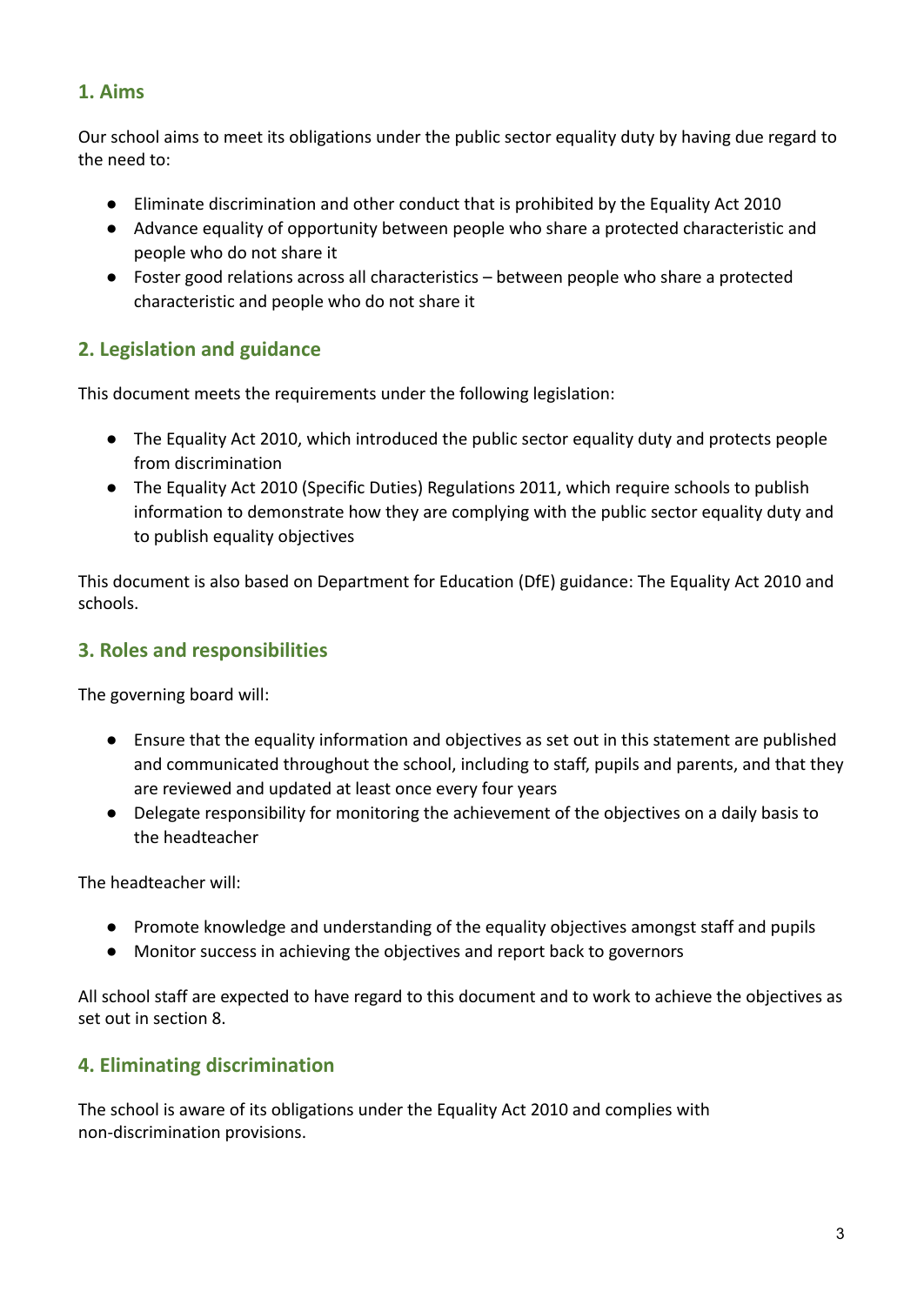Where relevant, our policies include reference to the importance of avoiding discrimination and other prohibited conduct.

Staff and governors are regularly reminded of their responsibilities under the Equality Act, for example during meetings. Where this has been discussed during a meeting it is recorded in the meeting minutes.

<span id="page-3-0"></span>New staff receive training on the Equality Act as part of their induction, and all staff receive refresher training/reminder every September during inset days.

# **5. Advancing equality of opportunity**

As set out in the DfE guidance on the Equality Act, the school aims to advance equality of opportunity by:

- Removing or minimising disadvantages suffered by people which are connected to a particular characteristic they have
- Taking steps to meet the particular needs of people who have a particular characteristic (e.g. enabling pupils to pray at prescribed times)
- Encouraging people who have a particular characteristic to participate fully in any activities (e.g. encouraging all pupils to be involved in the full range of school societies)

### **6. Fostering good relations**

The school aims to foster good relations between those who share a protected characteristic and those who do not share it by:

- Promoting tolerance, friendship and understanding of a range of religions and cultures through different aspects of our curriculum. This includes teaching in RE, citizenship and personal, social, health and economic (PSHE) education, but also activities in other curriculum areas. For example, as part of teaching and learning in English/reading, pupils will be introduced to literature from a range of cultures
- Holding assemblies dealing with relevant issues. Pupils will be encouraged to take a lead in such assemblies and we will also invite external speakers to contribute
- Working with our local community. This includes inviting leaders of local faith groups to speak at assemblies, and organising school trips and activities based around the local community
- Encouraging and implementing initiatives to deal with tensions between different groups of pupils within the school. For example, our school council has representatives from different year groups and is formed of pupils from a range of backgrounds. All pupils are encouraged to participate in the school's activities, such as sports clubs. We also work with parents to promote knowledge and understanding of different cultures
- <span id="page-3-1"></span>● We have developed links with people and groups who have specialist knowledge about particular characteristics, which helps inform and develop our approach

# **7. Equality considerations in decision-making**

The school ensures it has due regard to equality considerations whenever significant decisions are made.